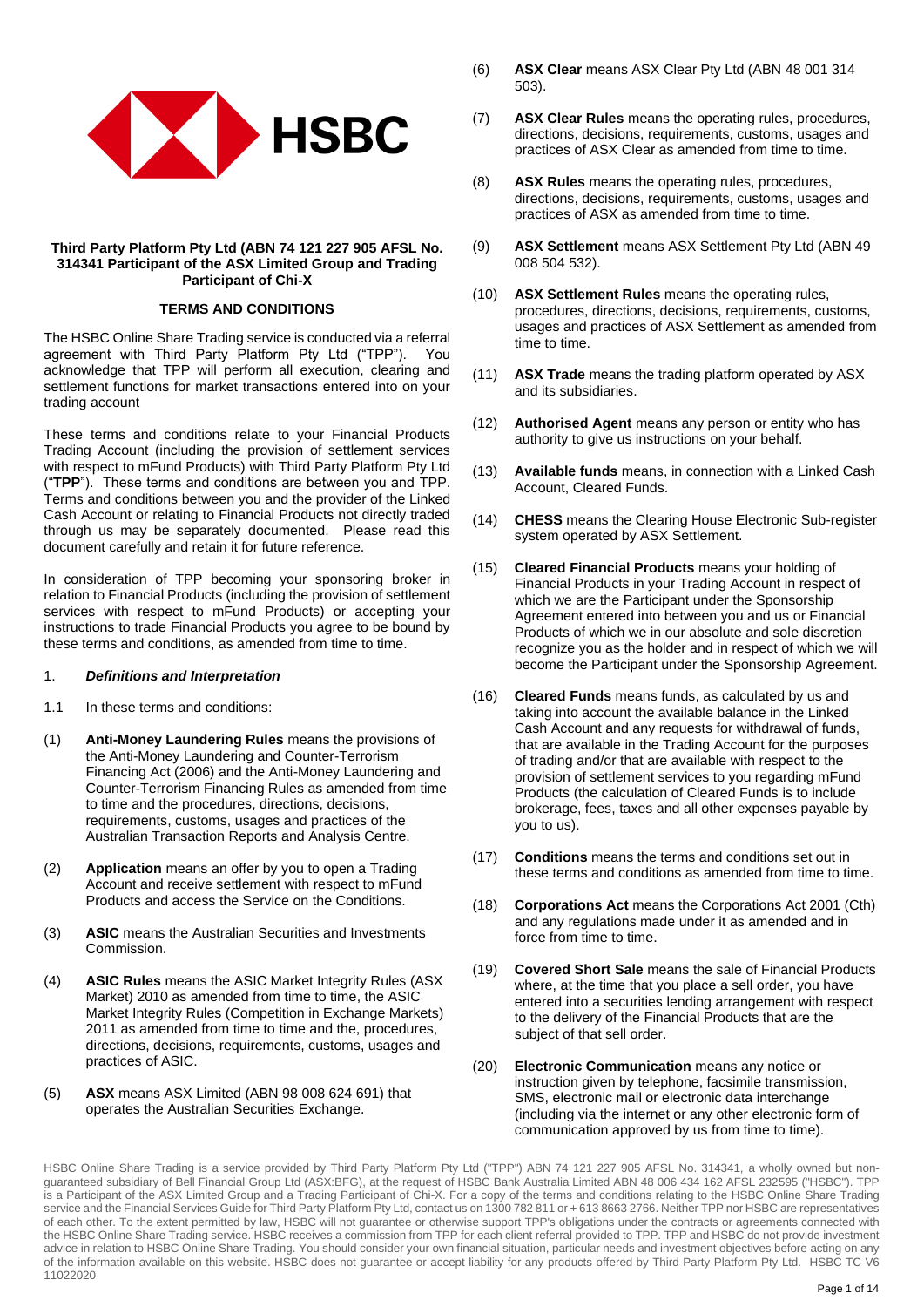- (21) **Financial Products** means any financial products (as that concept is defined by the Corporations Act) with respect to which we elect to receive instructions from you to execute a transaction on your behalf and also includes mFund products with respect to which we may provide settlement services to you. The respective Financial Products will be notified to you from time to time.
- (22) **HSBC** means HSBC Bank Australia Limited ABN 48 006 434 162 AFSL 232595
- (23) **Linked Cash Account** means a bank account approved by HSBC that you must open or link to your Trading account in order for us to open a Trading Account on your behalf. You can obtain a Product Disclosure Document and/or other information about the features and operation of the Linked Cash Account at [http://www.hsbc.com.au.](http://www.hsbc.com.au/)
- (24) **Loss** includes, without limitation, any expense, costs, liability, claims, damages, fees, taxes, duties, penalties, interest, legal costs (on a full indemnity basis), judgment, consequential, punitive, special or indirect loss (including loss of profits and revenue).
- (25) **mFund Product** means an approved financial product that is admitted under the ASX Operating Rules, and is a Managed Fund Product (as defined in the ASX Operating Rules) which meets the requirements of the ASX Operating Rules.
- (26) **Nominated Account** means the Linked Cash Account, which has been established in the name of your Trading Account.
- (27) **Other Exchange** means any stock exchange or clearing house other than the ASX and or ASX Settlement, nominated by us from time to time as being a stock exchange on which we will execute or arrange the execution of trades in accordance with these Conditions and the rules of the relevant stock exchange or clearing house.
- (28) **Personal Property Securities Act** means the Personal Property Securities Act 2009
- (29) **Security Identifications** mean your Internet user identification, password, PIN and telephone identification which must be used to access some aspects of the Service via the Internet or telephone (as the case may be).
- (30) **Service** means the client trading, portfolio tools, information service and other related products and services provided by us (including the provision of settlement services with respect to mFund Products).
- (31) **Sponsorship Agreement** means the Participant Sponsorship Agreement entered into between you and us.
- (32) **Straight Through Processing** means the processing of your order by a number of validation rules without necessarily involving manual intervention or review.
- (33) **Trading Account** means your Financial Products trading facility with us and includes the provision of settlement services to you with respect to mFund Products.
- (34) **You or your** means each person or entity who makes an application and their Authorised Agents.
- (35) **We, us or our** means Third Party Platform Pty Ltd ("TPP")
- 1.2 Unless the context requires otherwise, words defined in the Corporations Act, ASIC Rules, ASX Rules, ASX Clear Rules, ASX Settlement Rules or any Other Exchange rules, have the same meaning in these Conditions.

#### 2*. Opening a Trading Account and Our Right to Close Your Trading Account*

- 2.1 You may apply for a Trading Account after you have established a Linked Cash Account and by completing an Application and submitting that Application to us in the manner specified by us from time to time. We reserve the right to not accept any Application in our absolute discretion and may refuse to open a Trading Account for you, or become your sponsoring broker in relation to Financial Products without giving any reason.
- 2.2 You acknowledge that you have read and understood the Application and all its attachments including, without limitation, the Conditions, the Sponsorship Agreement and Explanation of Sponsorship Agreement and that these documents form part of our agreement with you.
- 2.3 You warrant and represent that the information you supply in your Application or which is supplied on your behalf is accurate, complete and not misleading. You agree that we may rely on that information unless and until we receive notice of any change and that you are liable for any loss arising through your failure to advise us of any change.
- 2.4 You acknowledge that you are no more than three persons jointly making this Application and, if more than one person or entity, each such person or entity shall be jointly and severally liable.
- 2.5 You acknowledge that if more than one person constitutes your account then you are jointly and severally liable under these Conditions and we may act on the instructions of any of you.
- 2.6 You warrant that if you are:
- (1) acting as a trustee, you have authority to enter into these Conditions and the Participant Sponsorship Agreement both personally and as trustee;
- (2) a corporation, you are validly constituted and your principal place of business is in Australia; or
- (3) a natural person, you are principally resident in Australia and 18 years of age or over.
- 2.7 If you wish to trade in Financial Products on Other Exchanges you agree to be bound by the rules, customs and usages of the relevant Other Exchange. You agree that in the event of any inconsistency between the Conditions and the requirements of the relevant Other Exchange, the latter will prevail to the extent of any inconsistency.
- 2.8 Acting reasonably and in good faith and so as to manage our level of risk associated with your trading (or the provision of settlement services to you with respect to mFund Products) we may establish and revise trading limits for each Trading Account in our absolute discretion.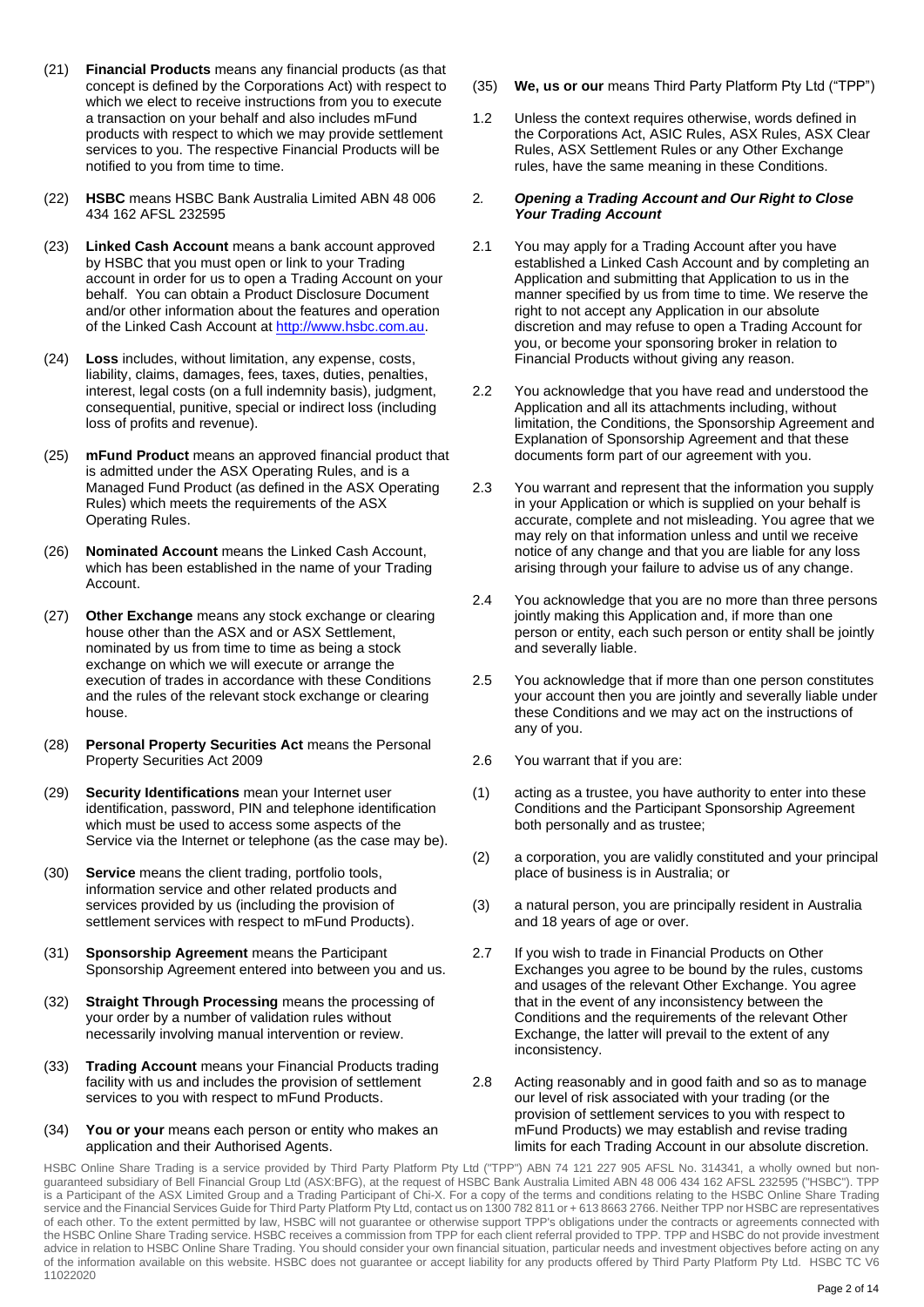For trading limit purposes we may deem multiple accounts to be a single account.

- 2.9 Acting reasonably and in good faith and in relation to compliance with a regulatory requirement or in relation to the management of our level of risk associated with your trading and/or with respect to the provision of settlement services to you regarding mFund Products we may close your Trading Account at any time, for any reason and without prior notice, subject to all outstanding obligations being fully discharged. Acting reasonably and in good faith and in relation to compliance with a regulatory requirement or in relation to the management of our level of risk associated with your trading and/or with respect to the provision of settlement services to you regarding mFund Products we may refuse your instructions to purchase or sell Financial Products (and/or instructions relating to settlement including instructions with respect to mFund Products) or cancel any order or generally prohibit or restrict your ability to trade Financial Products (or give instructions with respect to mFund Products) in or from your Trading Account without providing any reason for so doing.
- 2.10 Without limiting clause 2.9 we may refuse to accept instructions from you to either buy or sell Financial Products (and refuse to accept settlement instructions with respect to mFund Products) unless you have met the account opening requirements in the Conditions and on our website.
- 2.11 You may not close the Trading Account without us first receiving all Financial Products for which the Trading Account is liable to deliver for sale (or to settle with respect to mFund Products) and all funds to pay in full for all Financial Products which have been purchased on the Trading Account (or to settle with respect to mFund Products), including all amounts payable to us or to any other person in connection with trading in Financial Products or other services provided by us.

### 3. *Linked Cash Account, Nominated Account and Order Execution and Settlement Procedures*

- 3.1 You acknowledge that we will only open a Trading Account on your behalf once you have opened a Linked Cash Account. You acknowledge that you are responsible for opening a Linked Cash Account.
- 3.2 You agree that you may only deposit funds for the purposes of the Trading Account by way of a payment made by you or on your behalf into the Linked Cash Account.
- 3.3 You agree that we will only pay funds to you with respect to the operation of your Trading Account or otherwise by way of a payment made by us to the Linked Cash Account and you warrant and represent that the Linked Cash Account is an account in your name.
- 3.4 You acknowledge that we will only accept your instructions to deal (or to implement your settlement instructions with respect to mFund Products) on behalf of the Trading Account where there are sufficient Cleared Funds or Cleared Financial Products in the Linked Cash Account or the Trading Account at the time that the instructions are given to us.
- 3.4 You acknowledge that where you place a withdrawal request or an order with us to purchase Financial Products (or give us settlement instructions with respect to mFund Products) we will reserve (such that you are unable to access these funds) sufficient funds in the Linked Cash Account or your Trading Account such that there are sufficient Cleared Funds available to us.
- 3.5 You irrevocably authorise us to deduct all amounts in respect of all transactions and any other services provided by us to you (including settlement services with respect to mFund Products),, including brokerage, commission, fees, taxes and duties as required for settlements or otherwise required by the ASX or Other Exchanges or any other relevant party in connection with transactions in Financial Products and any other services provided by us to you (including settlement services with respect to mFund Products), and any other fees notified to you from time to time from Cleared Funds in your Trading Account or the Linked Cash Account).
- 3.6 You agree to indemnify us and we shall be entitled to be indemnified from the Linked Cash Account and the Trading Account in respect of any claim or Loss suffered by us as a result of your breach of the Conditions or any other loss suffered by us as a result of any trading by you in Financial Products (whether through us or otherwise and including the provision of settlement services to you with respect to mFund Products)) and we shall not be liable for any Loss suffered by you as a result of the default by any person, financial institution or service provider in relation to or in connection with any transaction in respect of the Linked Cash Account.
- 3.7 You agree that we may appropriate any payments, credits or other sums of money received by you or on your behalf in reduction of any amounts owing by you to us or otherwise, whether on the Trading Account or any other Trading Account in your name and may apply funds held in the Linked Cash Account or the Trading Account in discharge of any liability arising under the Conditions and may instruct that funds be transferred from the Linked Cash Account to us for that purpose.
- 3.8 You agree that we may charge interest on any debit balances in your Trading Account and any other amounts outstanding by you to us at the rate disclosed to you from time to time.
- 3.9 You agree that all of your Financial Products and/or other property in the Trading Account or in the Linked Cash Account, in which you have any interest or which at any time are in our possession or control shall, subject to the ASIC Rules, ASX Rules, ASX Clear Rules and ASX Settlement Rules, be subject to a lien for the discharge of any or all indebtedness or any other obligation that you may have to us. You must pay to us the costs and expenses of collection of any such indebtedness or debit balance, including but not limited to, legal costs and disbursements. . To the extent that any provision in this agreement is in breach of regulation 13.14 of the Superannuation Industry (Supervision) Regulations 1994, that provision shall not apply between the parties to this agreement.

### 3.10 You agree that we or HSBC may, from time to time, require you to open or immediately change to a new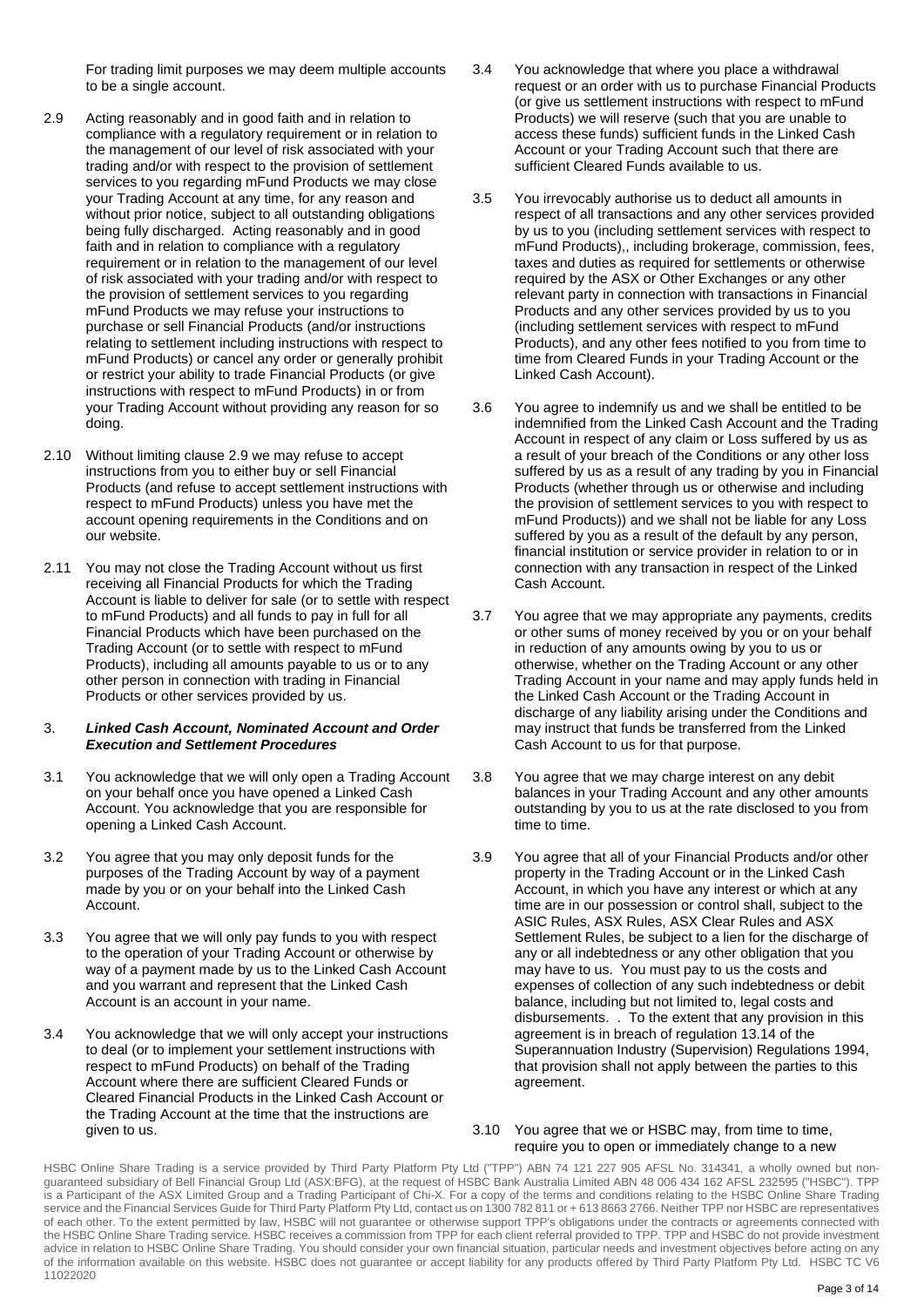Linked Cash Account either with the same provider but on different terms or with a new provider. You irrevocably authorise us to do everything necessary on your behalf to arrange and affect the transfer to any new Linked Cash Account. You agree that upon request by us you will do everything necessary to effect such transfer. You also agree that the Conditions will apply to any new Linked Cash Account.

# 4. *Trading – Use of Service*

- 4.1 We may communicate with you via any method of Electronic Communication. However, you may only instruct us to buy or sell Financial Products or send other instructions (including instructions with respect to mFund Products) by the method and format notified to you from time to time and we shall rely and act upon those instructions. We will not be responsible for any changes to your instructions unless sufficient notice has been given prior to the execution of your original instructions. We will be deemed to have received your Electronic Communication only at the time we have actual notice of the communication. We will use our reasonable endeavors to execute your instructions but we do not guarantee that your instructions will be wholly or partially executed or will be executed by a certain time.
- 4.2 You will not place an order for the sale or purchase of Financial Products where the beneficial ownership in those Financial Products would not clearly change if the order was executed. Furthermore we are not obliged to accept instructions or orders and may decline to act on Your behalf where we believe the order may not involve a change of beneficial ownership.
- 4.3 You acknowledge that we may, at our discretion, use Straight Through Processing to process your orders, provided that:
- (1) the order satisfies order validation rules (filters) established by us, which rules may, at our discretion, change from time to time without notification to you. We are not required to inform you as to what these validation rules (filters) are;
- (2) the order satisfies the ASIC Rules, ASX Rules or Other Exchanges operating rules, with regard to time, price and volume characteristics or other characteristics as specified by ASIC, the Corporations Act, ASX or Other Exchanges from time to time regarding orders that may be executed by us;
- (3) that Straight Through Processing may not always be available and it may therefore be necessary for us to execute your orders manually which may involve some delay in the execution of orders placed by you;
- (4) Straight Through Processing is only available for Financial Products with a normal status (that is not suspended or in trading halt);
- (5) at market orders can only be accepted during market hours (10:00 am to 4:00pm Australian Eastern Time); and
- (6) you acknowledge that, acting reasonably and in good faith and in relation to ongoing compliance by us with a regulatory requirement, we reserve the right to terminate

your access to Straight Through Processing at any time in our sole and absolute discretion.

- 4.4 You acknowledge that:
- (1) if there is a disruption in trading in a particular Financial Product or the market generally, or the ASX Trade system fails, Straight Through Processing transmission may be disrupted;
- (2) use of Straight Through Processing or manual order execution may involve the matching of your order with the order of another client, which will entitle us to commission on both sides of the transaction;
- (3) if we deal as principal and use Straight Through Processing or execute your orders manually, your orders may match opposite orders in the market on our behalf as principal and we shall be entitled to charge you brokerage where we act as principal on behalf of an associate or a related body corporate;
- (4) if your order does not satisfy the validation rules (filters) or it is received outside normal trading hours your order may be rejected outright or may be subject to manual review by a Designated Trading Representative ("**DTR**"). In some cases the DTR has the authority to not place the order into the market until you are contacted so as to confirm the order. We will not be liable for any loss caused to you as a result of delay in executing your order or not executing your order at all;
- (5) once your instructions to buy and sell have been processed, the time at which your instructions are executed and your trade occurs will depend on ASX Trade matching your order with a corresponding order or orders;
- (6) we are not responsible for any Losses you incur if any inadvertent duplicate trading instruction is given by you and executed by us;
- (7) you acknowledge that we, as an ASX Market Participant and a holder of an Australian Financial Services Licence, must ensure the conduct of an orderly market and prevent manipulative trading, including insider trading, false trading, market rigging and suspect transactions and therefore in utilising Straight Through Processing you understand that your orders may be scrutinised by both our filters and a DTR. You also acknowledge and agree that we reserve the right to decline to act on your behalf, or accept your instructions (including instructions given with respect to mFund Products) or process any orders placed by you including via Straight Through Processing where in our reasonable opinion your instructions breach or may breach any law or statutory or other regulatory requirements (including without limitation the ASIC Rules, Corporations Act, and ASX Rules);
- (8) the time periods in which the market operated by ASX is open for trading and the characteristics of orders that the ASX will allow to be entered during any particular period that the market is open for trading (or closed) are set out on the ASX website and you should familiarise yourself with this information. We will not be liable for any loss caused to you as a result of ASX not accepting the entry in the market of an order placed by you.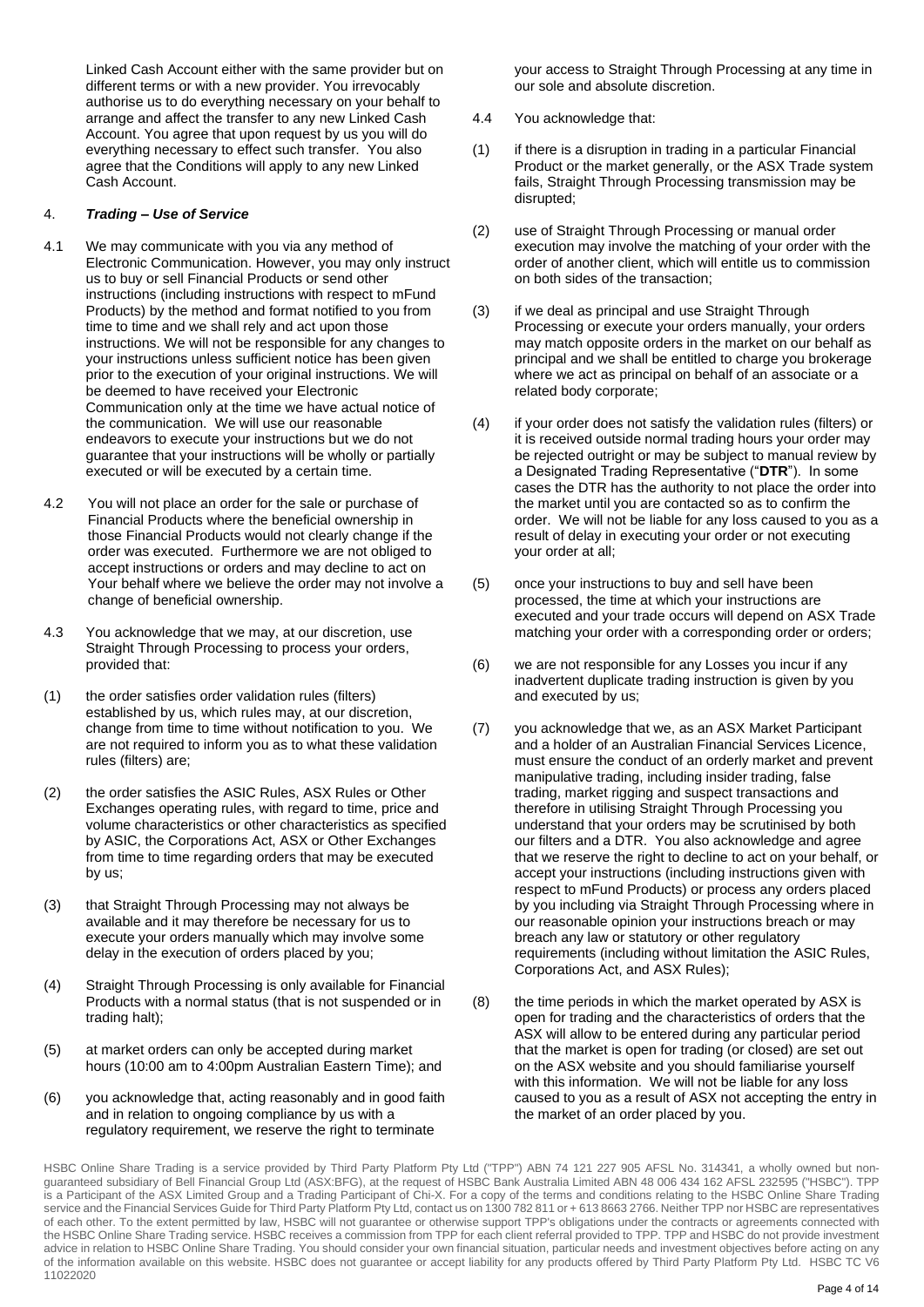- 4.5 Acting reasonably and in good faith we may in relation to our ongoing compliance with a regulatory requirement or in relation to the management of our financial or reputational risk at any time refuse your instructions to purchase, sell, amend or cancel any order for Financial Products on your behalf (including settlement instructions with respect to mFund Products). Additionally, we may generally prohibit or restrict your ability to trade Financial Products, access information or utilise portfolio tools under the Service without providing any advance notice. We accept no liability for any Losses incurred by you arising directly or indirectly as a result of our declining your instructions or restricting your access to the Service.
- 4.6 You acknowledge that your order (or settlement instructions implemented with respect to mFund Products) will be executed at the price available on the ASX or Other Exchange (subject to any limit imposed by you) which may be different from the price at which the Financial Products are trading (or settlement of mFund products can be conducted) when your order was placed. Your orders may be subject to manual review and entry, which may cause delays in their processing.
- 4.7 If you are constituted by more than one person, then we may act upon the instructions of any one of those persons.
- 4.8 You acknowledge that all dealings in Financial Products on your behalf are subject to the ASIC Rules, the Corporations Act, the ASX Rules, the ASX Clear Rules, the ASX Settlement Rules, the Anti-Money Laundering Rules, the customs and usage of the market and are subject to the correction of errors and omissions.
- 4.9 You acknowledge that the ASX has the power under ASX Rule 3200 to cancel or amend, or to require us to cancel or amend, orders, market transactions or crossings and we will take whatever action is required by ASX whether or not you consent. Where ASX exercises these powers you release us from any right you may have to make any claim for Loss incurred or suffered which may arise from the actions of the ASX.
- 4.10 You acknowledge that we may request, agree to or effect cancellation of any orders or ASX transaction (including settlement instructions with respect to mFund Products) for any reason without Your consent where, acting reasonably and in good faith, we believe cancellation is appropriate having regard to our obligations under the ASIC Rules, Corporations Act, ASX Rules, ASX Clear Rules and ASX Settlement Rules.
- 4.11 Where we are obliged by law or otherwise to provide you with information that is not specific to you, and you have provided us an email address, you agree that we may satisfy that obligation by posting that information or a link to it on our website, or by emailing that information or a link to it to you at that address.
- 4.12 When you trade you will ensure that your email address is current at all times and capable of receiving confirmations. You will notify us of any changes to your email address. Where a confirmation is not delivered, you consent to receipt of the confirmation and any future confirmations by mail and agree to pay the relevant costs until you notify us of your current effective email address. You agree to pay these costs pursuant to clause 3 of the Conditions.
- 4.13 You acknowledge that your orders may be purged from the market subject to the ASX Rules, procedures, customs, usages and practices of the ASX (and Other Exchanges as applicable) without notice to you. You further acknowledge that we are not obliged to notify you of any orders which are purged from the market although we will make reasonable endeavors to notify you of any relevant purges. We are not however, liable for any Loss suffered by you if you do not receive notification in this regard. An order that is cancelled or purged by ASX (or any Other Exchange as applicable) will not be reinstated by us without instructions from you.
- 4.14 Where a confirmation is the subject of two or more Market Transactions, you consent to the accumulation and price averaging of those Market Transactions onto a single confirmation.

# 5. *Payment or Settlement*

- 5.1 You must pay for all purchases using the Service (including settlement instructions with respect to mFund Products) including all associated brokerage, taxes, costs, charges or commissions that are notified to you from time to time, and make good delivery of Financial Products in respect of sales including all associated brokerage, taxes, costs, charges or commissions that are notified to you from time to time, to enable us to settle by the due settlement date (including with respect to mFund Products). You acknowledge that the associated brokerage, taxes, costs, charges or commissions in respect of purchases or sales (including the implementation of settlement instructions with respect to mFund Products or any other activity undertaken by us on your behalf may be altered from time to time and you will be required to pay the altered brokerage, taxes, costs, charges or commissions to us as at the date the alteration comes into force.
- 5.2 If by the settlement date shown on any confirmation or with respect to any amounts that are otherwise payable to us, (including with respect to settlement instructions given with respect to mFund Products), we have not received all amounts due or received good delivery of Financial Products sufficient to settle the relevant transaction and a demand for payment or settlement has been made, then you authorise us to sell or buy back on your behalf and at your risk and expense (including without limitation all commission, fees, charges and taxes and any other costs) any Financial Products that are the subject of the confirmation (or similar document given to you with respect to mFund Products) or any Financial Products that are outstanding in your Trading Account or any of your Financial Products in our control or possession and apply the proceeds in reduction of your liability and you irrevocably authorise us and each of our directors and employees as your attorney to give instructions accordingly. You also agree to pay any fail fees arising from the failure to settle.
- 5.3 Where a confirmation for the purchase of Financial Products remains unpaid (or otherwise you have failed to meet your obligations with respect to settlement instructions given by you in relation to mFund Products) after we have requested you to pay for the Financial Products you irrevocably authorise us to deduct all amounts owed by you from any credits, payments and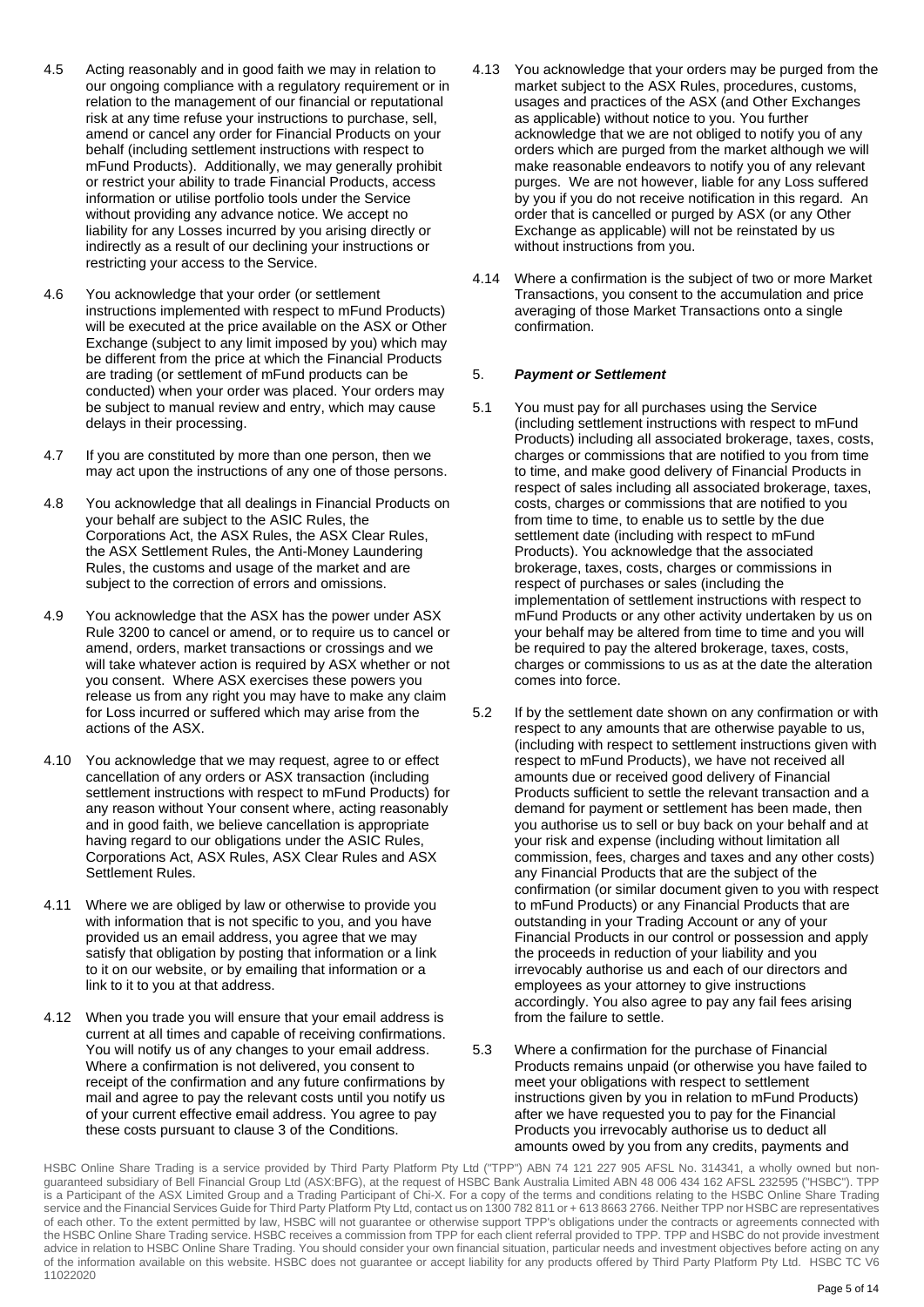other receipts from your Linked Cash Account or from your Trading Account as required for settlements or otherwise required by the ASX or Other Exchange.

- 5.4 Where a contract for the sale of Financial Products is entered into on your behalf (or you give us settlement instructions with respect to mFund Products) and we receive on your behalf proceeds of sale (or settlement), we shall, subject to clause 5.5 below and after deduction of all relevant brokerage, taxes, costs, charges or commissions, pay the net amount so determined to the Linked Cash Account. If for any reason we cannot effect that payment, we shall hold those monies in our trust account, pending your further direction.
- 5.5 Where you have given to us various orders for the purchase or sale of Financial Products (or settlement instructions with respect to mFund Products) we shall be entitled to pay you a net amount determined upon settlement of those various orders. We may at any time and at our sole and absolute discretion settle any trades or part of a trade either prior to or after the settlement date shown on the confirmation. Where we have orders from you for the purchase of Financial Products, we shall be entitled to retain any monies due to you for a reasonable period of time to meet that liability.
- 5.6 In addition to any of the rights conferred upon us by these terms or conditions and the ASX Rules, the ASX Clear, Rules, the ASX Settlement Rules, ASIC Rules, the Corporations Act and the Rules of any Other Exchange, in the event that you fail to settle (including failing to fulfill your obligations with respect to settlement instructions given by you with respect to mFund Products) you authorise us and each of our directors, officers and managers as your attorney to give any instructions on your behalf which we or any such attorney deems fit in their absolute discretion in respect of:
- (1) your issuer sponsored financial products which have been purchased on your instructions and not settled with us with cleared funds before being registered in your name as being issuer sponsored;
- (2) any of your Financial Products that are broker sponsored by us in CHESS;
- (3) your financial products which have been purchased on your instructions and are awaiting registration; and
- (4) your financial products held by any nominee company controlled by us,

to enable us to charge and/or nominee those Financial Products or sell (or transfer) those Financial Products and generally to place us in a position to apply the aforesaid Financial Products and the proceeds thereof in reduction of your liability to us and to recover our costs in so acting.

### 6. *Electronic Communications*

6.1 You must immediately report any apparent malfunction of our website, mobile device trading application or SMS Share Trading Service to us.

### 6.2 You will be responsible for verifying the accuracy of an Electronic Communication conducted over the Internet,

mobile device application or by SMS, by reviewing the order confirmation webpage appearing immediately following your order or reviewing the SMS confirmation message. You must immediately correct a confirmation that shows incorrect or garbled information or any malfunction.

- 6.3 We shall be entitled to rely on and you agree that you are bound by any Electronic Communication which includes your Security Identifications without any inquiry on our part as to the authority or identity of the purported sender of that Electronic Communication.
- 6.4 You agree not to contest the validity or enforceability of Electronic Communications between you and us in any legal proceedings between the parties. In the event of a dispute, the transaction log of all instructions received from you will be conclusive evidence of the communications contained in them.
- 6.5 You consent to the receipt of confirmations (or a similar document with respect to mFund Products) by electronic means including by email or by accessing a standing confirmation facility to obtain or view your confirmations. With respect to the standing facility you will be sent an email or other form of electronic message each time there is activity on your Account. If you do not wish to use the standing confirmation facility, you must advise us. If you wish to receive your confirmations in paper form, you must notify us in writing. You acknowledge that each confirmation is subject to the directions, decisions and requirement of ASX, the ASIC Rules, the ASX Rules, the ASX Clear Rules and where relevant the ASX Settlement Rules, the customs and usages of ASX and the correction of errors and omissions.

# 7. *Security*

- 7.1 You must not disclose or share your Security Identifications with anyone, unless disclosure is reasonably required in the circumstances. You are absolutely responsible for the use of any Security Identifications and for retaining its security.
- 7.2 We make no representation or warranty as to the security of data stored on either our web server or on the web servers of parties engaged by us to provide all or part of the Service.
- 7.3 Upon becoming aware of a breach of security, you must immediately notify us and suspend the use of all Electronic Communications until we are satisfied that appropriate steps have been taken to ensure the security of Electronic Communications with you.

# 8. *Computer Facilities*

8.1 You acknowledge that the Service may malfunction or become temporarily unavailable due to a computer malfunction or network congestion or for some other reason. We have in place reasonable procedures to avoid unintended interruption of the Service but we do not guarantee that the Service will be available at all times. We will not be liable to you for any Loss suffered by you as a result of such an event.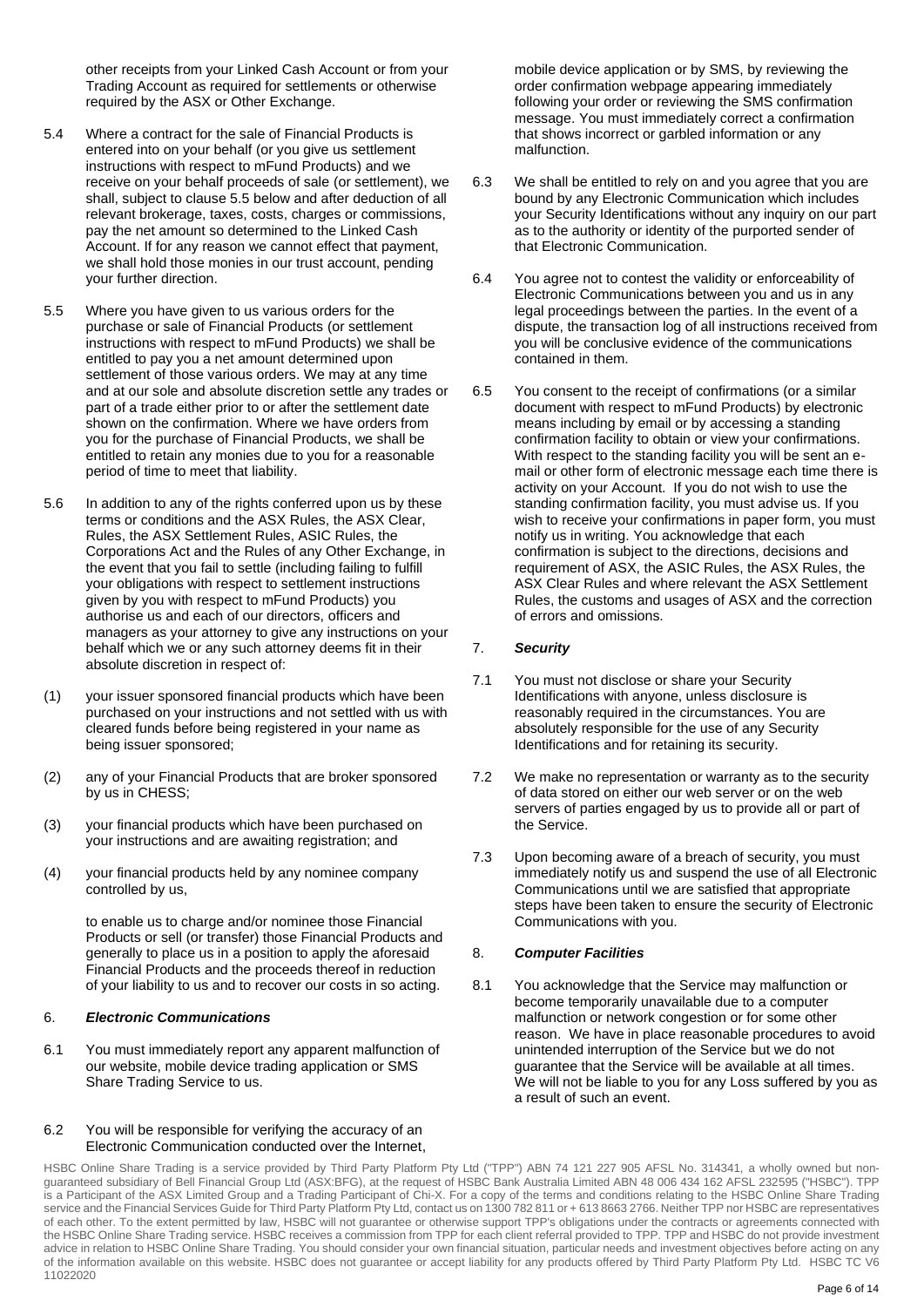- 8.2 We will have the right to suspend the Service at any time to perform required administrative tasks and/or scheduled maintenance or otherwise where, in our opinion, an issue has arisen that poses a threat to the continuing proper operation of any part of the system that supports the Service.
- 8.3 We will have the right, in our sole discretion, to immediately suspend or terminate your access to and use of the Service if you:
- (1) use or in our reasonable opinion appear to use the Service in a manner reasonably deemed inappropriate or unreasonable by us;
- (2) deliberately or recklessly disrupt the Service, cause congestion or impede others from using the Service, or attempt to do so;
- (3) use your Internet access to menace, create a nuisance or harass others or attempt to do so;
- (4) make any denial-of-service attacks on us or any other users or networks relating to us or attempt to do so;
- (5) use your Internet access to unlawfully obtain access to networks used or operated by us or attempt to do so; or
- (6) provide us with personal details, including (without limitation) name, address, bank account, email address and phone number, which we consider, in our reasonable opinion, not to be bona fide.

### 9. *Execution Only Service*

- 9.1 You acknowledge that:
- (1) the Service is an execution-only service and material available to you from the Service does not and is not intended to constitute personal financial product advice and, where the information relates to Financial Products and is provided by third parties, is subject to clause 13;
- (2) we will not provide you with any legal, tax, financial or accounting advice, or advice regarding the suitability or profitability of any Financial Products or investment and we do not know your current financial situation, investment objectives or particular needs. Our employees, contractors or agents are not authorised to give any such advice or recommendation and you warrant that you will not solicit or rely upon any such advice or recommendation from us or from any of our employees, contractors or agents;
- (3) it is your responsibility to obtain investment advice before making any investment decisions relying on the information provided from the Service; and
- (4) to the extent permitted by law we will have no liability (including for any negligence) with respect to the transactions (including any diminution in value) in or for your Trading Account.

# 10. *Placement Guarantee*

### 10.1 The Placement Guarantee offer applies to orders that match the following criteria:

- (1) new orders (i.e. does not apply to amendments and cancellations);
- (2) 'market to Limit' price type;
- (3) Participant Sponsored equities, interest rate securities or warrants;
- (4) successfully passes Straight Through Processing validation and is processed without manual intervention;
- (5) placed via our website or other applications including iPhone, iPad, Android or other similar devices; and
- (6) received during ASX market trading hours, where the Security to be traded is in 'Open' status.
- 10.2 Placement speed is calculated from the time we accept your order to the time of placement to ASX Trade.
- 10.3 The Placement Guarantee does not apply to orders that are entered during system or communication interruptions experienced by us, the ASX or any related service provider.
- 10.4 The sole remedy that you are entitled to if we fail to meet the Placement Guarantee is to not be charged fees with respect to the trade concerned.
- 10.5 We reserve the right to change, restrict or revoke this offer at any time and you will be advised by way of our website should we decide to do this.

# 11. *Your General Representations and Warranties*

- 11.1 Each time you use the Service, you warrant and represent:
- (1) that you will rely upon your own skill and judgment (or that of your independent financial adviser) when placing any order with us to buy or sell Financial Products ( or when giving us settlement instructions with respect to mFund Products) on your behalf and assume full responsibility for those decisions;
- (2) that each trade (and settlement instructions given by you with respect to mFund Products) that you will conduct using the Service is lawful and you will at all times meet all commitments on your part arising from transactions under these Conditions;
- (3) that you are not a person with whom we are not lawfully entitled to deal (or provide settlement services with respect to mFund Products) pursuant to any statute, law or rule or regulation in or outside Australia including, without limitation, an employee, consultant or director of another ASX Participant;
- (4) that you will comply with the Conditions, the ASIC Rules, ASX Rules, ASX Clear Rules, ASX Settlement Rules and the rules of Other Exchanges (where applicable) and the Corporations Act when using the Service;
- (5) that you are not a minor, not subject to a bankruptcy and are not an insolvent under administration;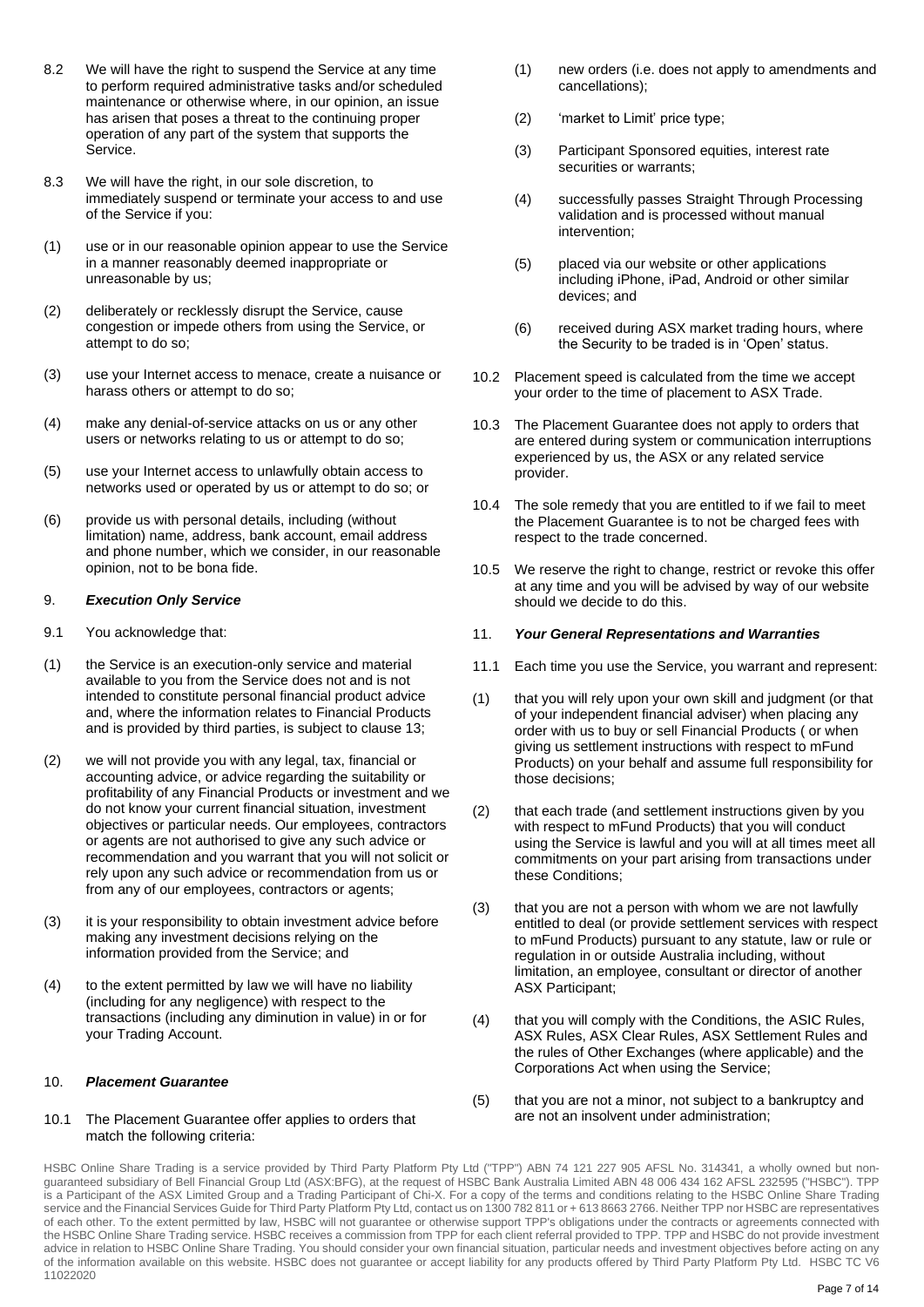- (6) that you have the financial resources to settle the transactions (including settlement instructions with respect to mFund Products) you enter into via the Service;
- (7) that any person who provides information to us on your behalf or who takes any steps to open a Trading Account on your behalf is authorised to do so;
- (8) you have read and understood all documentation provided to you by us and acknowledge that other terms and conditions that are set out on our website will also apply to you; and
- (9) where you provide us with your Tax File Numbers, these numbers may be passed on by us to the provider of the Linked Cash Account and to the issuers of Financial Products purchased by you and/or their agents.
- (10) you will not utilise devices including scrapers or robots to log into the Service or collect data from the Service and you will not utilise any device that places excessive load or generates abnormal traffic on our Service.

# 12. *Confirmations and Account Statements*

- 12.1 You must review, upon receipt, all confirmations of transactions (or similar documents received by you with respect to mFund Products) and all statements in relation to your Trading Account. Confirmations (or similar documents received by you with respect to mFund Products) and all such information received by you shall be binding upon you unless, within 2 business days upon receipt, you inform us either in writing or by Electronic Communication of the fact that there is a discrepancy in the information that has been provided to you.
- 12.2 Any notice, request, demand or other communication may be made personally, by Electronic Communication or by prepaid letter to you at your last notified address, as the case may be, and the notice, request, demand or other communication shall be deemed to have been received by you if made personally when made, by Electronic Communication upon actual receipt and if made by prepaid letter on the business day following posting. Communications made via our website shall be deemed to have been received at the time the relevant communication is placed on our website.

### 13. *Information Providers*

- 13.1 You acknowledge and understand that the Service involves the dissemination of information which is supplied by persons not controlled by us (each an Information Provider).
- 13.2 You acknowledge that we have not verified any information provided by an Information Provider, do not exert any editorial control over such information and, in relation to that information, we are acting solely in the capacity of a carrier by conveying the information directly or indirectly from the Information Provider to you or on your behalf.
- 13.3 We do not guarantee the timeliness, sequence, accuracy or completeness of any information provided by an Information Provider and all material made available to you from the Service is principally of a purely factual nature

and not suitable to be acted upon and is not intended to be personal or general financial product advice.

13.4 You shall use the information provided by the Service only for your own use. You must not on-sell any such information nor may you replicate, alter, commercialise, disclose or make available such information to any person without the express written consent of the Information Provider.

# 14. *Liability and Indemnity*

- 14.1 Subject to those provisions of the Competition and Consumer Act and the Australian Securities and Investments Commission Act, and any other rights implied by law, which cannot be excluded by agreement between the parties:
- (1) we make no warranties, either express or implied, as to merchantability, fitness for a particular purpose, or otherwise (including as to accuracy, currency, availability, completeness or quality), with respect to the goods or services supplied under these Conditions and the Sponsorship Agreement (including the Service and the service provided to you by the Information Providers (as defined in Paragraph 13) and any other service providers; and
- (2) we exclude all liability in contract, tort (including negligence) or otherwise relating to or resulting from use of the Service and for any Loss incurred by you directly or indirectly including without limitation as a result of or arising out of:
- (i) any inaccuracy, error or delay in or omission from any information provided to you under the Conditions and the Sponsorship Agreement (including the Service and the service provided to you by the Information Providers and any other service providers);
- (ii) any delays, failures or inaccuracies in the transmission of the Service to you or the service provided by Information Providers and any other service providers, transmission of your orders or instructions, confirmations, or any other communications;
- (iii) any loss or liability arising from the acts or omissions of third parties, such as persons associated with the maintenance of your computer systems, ISPs Information Providers and service providers;
- (iv) any unauthorised use of your Security Identifications;
- (v) any theft, alteration, addition or loss of data by third parties;
- (vi) any interception by a third party of any Electronic Communication from us to you; or
- (vii) any disclosure by us of trading activity on your account to a person you have appointed as an Authorised Agent in the Application.
- 14.2 Except where to do so would contravene any law or make any part of this clause void or unenforceable, in no event shall we be liable for any indirect, special or consequential loss or damage (including, without limitation, loss of profits or revenues) whether arising in contract, tort (including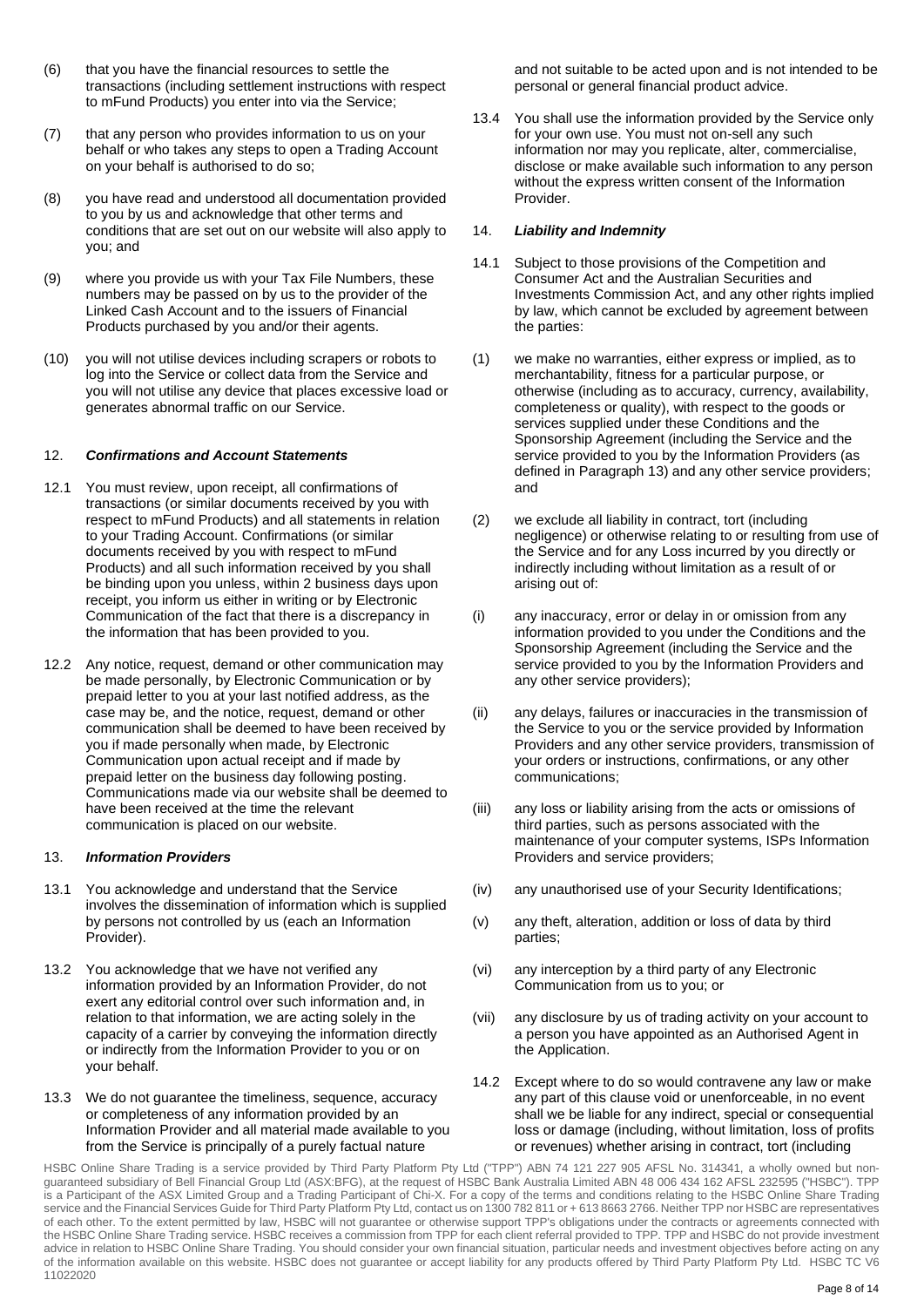negligence) or otherwise resulting from use of the Service supplied under these Conditions or the Sponsorship Agreement.

- 14.3 Our liability shall in any event be limited to the re-supply of the Service.
- 14.4 You will indemnify us and all of our officers, employees, agents, related parties and associates against any Loss incurred by them as a result of your use of the Service, us relying upon and acting in accordance with any instruction provided by you (whether by Electronic Communication or otherwise), your failure to settle any transaction (including settlement instructions with respect to mFund Products) by the due date or any failure by you to strictly comply with these Conditions or the Sponsorship Agreement.

# 15. *Commission Disclosure*

You acknowledge that we may receive commissions from issuers of Financial Products, suppliers of information services, banking services and clearing services in respect of the Service provided to you from time to time and that we are entitled to retain such commissions for our own benefit. You acknowledge that we may retain any interest earned on your money held in our trust accounts prior to it being paid to you or in accordance with your instructions.

You further acknowledge that we will rebate a portion of the brokerage and other fees paid by you to HSBC.

#### 16. *Information and Privacy Consent*

- 16.1 If we engage anyone (a service provider) to do something on our behalf (for example, a mailing house, data processor or settlement agent or an agent with respect to our compliance with the Anti-Money Laundering Rules) then you agree that we may exchange Personal Information (as defined by the Privacy Act) with the Service Provider.
- 16.2 We may disclose Personal Information to entities other than service providers where it is required or allowed by law or where you have otherwise consented. Entities that we may be required to disclose information to include any government, regulatory body or authority that is involved in the regulation of Financial Products trading and clearing.
- 16.3 You agree that Personal Information can be used by us and any service provider for establishing your Trading Account and Linked Cash Account including compliance by us with the Anti-Money Laundering Rules, ongoing administration of your Trading Account, for the purpose of effecting execution and settlement of your orders and providing the Service to you and for planning, product development and research purposes.
- 16.4 You understand that you can access most Personal Information that we hold about you (sometimes there will be a reason why that is not possible, in which case you will be told why).
- 16.5 You understand that if you fail to provide any information requested on your Application, or do not agree to any of the possible exchanges or uses of the Personal

Information detailed above, your Application may not be accepted by us.

- 16.6 You agree that when your personal information changes you will promptly notify us in writing or by Electronic Communication of your new details.
- 16.7 To find out what sort of personal information we have about you, or to make a request for access, please contact us.
- 16.8 You authorise the recording of any telephone conversations between us and you, with or without an audible tone device.
- 16.9 Where we terminate your access to the Service due to your failure to meet your financial obligations to us you consent to us passing your Personal Information to a credit reporting agency.
- 16.10 We may disclose your Personal Information to issuers of Financial Products or their agents that are CHESS registered with us to facilitate a related corporate action and you consent to the issuer or their agent paying us a processing fee.
- 16.11 With respect to the Linked Cash Account, you acknowledge that we will have access to information regarding the operation of this account including any account balance and you authorise us to display any of these details together with your Trading Account balance when you use our online services.

#### 17 **Anti-Money Laundering and Counter Terrorism Financing**

- 17.1 You acknowledge that:
- (1) We are subject to the Anti-Money Laundering Rules which may prohibit us from offering services or entering into or conducting transactions on your behalf. In particular, we are not required to take any action or perform any obligation on your behalf if we are not satisfied as to your identity or where we believe that by doing so we may breach the Anti-Money Laundering Rules.
- (2) The Anti-Money Laundering Rules include prohibitions against any person dealing with the proceeds of or assets used in criminal activity (wherever committed) and from dealing with any funds or assets of, or the provision of finance to any person or entity involved (or suspected of involvement) in terrorism or any terrorist act.
- 17.2 You agree:
- (1) We, or any of our agents, may delay, block or refuse to make any payment or to provide any service or otherwise decline to follow your instructions if we believe that to do so may breach any law in Australia or any other country, and will incur no liability to you as a consequence.
- (2) We may provide all information and documents (including to our Service Providers) which are reasonably required to comply with any law in Australia or any other country, including the Anti-Money Laundering Rules. We may disclose such information and documents or information about transactions you conduct or seek to conduct with us, if required to do so by any law in Australia or any other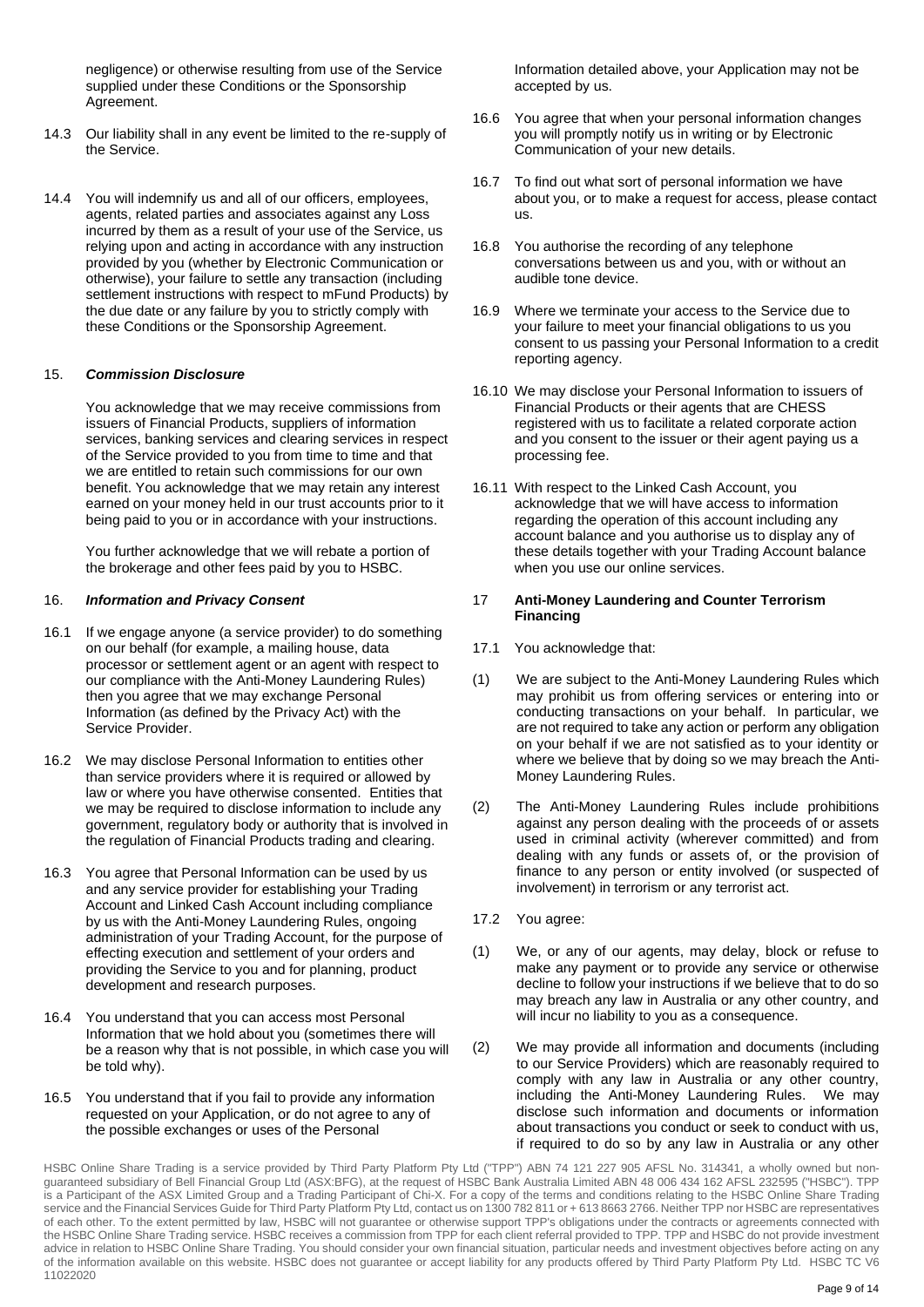county.

- (3) You represent and warrant to us that the payment of monies by you to us or any instructions given by you to us will not breach any law in Australia or any other county.
- (4) You acknowledge that for the purposes of compliance with the Anti-Money Laundering Rules that any service provider acts as our agent and that accordingly the service provider will provide information to us that it has collected from you with respect to the Anti-Money Laundering Rules.

# 18. *Short Selling*

- 18.1 You acknowledge that we do not allow short selling in any form which means we will not accept a sell order from you unless at the time that the order is placed you have a presently exercisable and unconditional right to vest the Financial Products that are the subject of the order in the buyer in circumstances where this right does not derive from a Covered Short Sale arrangement.
- 18.2 You warrant that with respect to each sell order placed by you that:
- (1) you have a presently exercisable and unconditional right to vest the Financial Products that are the subject of the order in the buyer; and
- (2) you have not entered into a Covered Short Sale arrangement with respect to the Financial Products that are the subject of the order.

# 19. *Variations and Termination*

- 19.1 We may vary the Conditions (including deleting, altering or adding a new provision) at any time. If we do vary the Conditions, we will give you 7 days prior notice, which notice will be either posted on our website, sent to your email address or posted to your nominated address or advised to you by some other means (the mode of notification will be at our sole discretion). By placing an order with us (or giving us settlement instructions with respect to mFund Products) after the notice period has expired (or doing any other act that is specified in the notification given to you) whether or not you had actual receipt of the notice, you agree to be bound by the Conditions as varied.
- 19.2 We may make a variation without any notice where such variation is necessary to restore or maintain the security of our systems or any Trading Accounts or to comply with a regulatory requirement.
- 19.3 Acting reasonably and in good faith we may terminate your access to the Service or to your Trading Account effective immediately if, in our reasonable opinion, you have breached any of the Conditions and the breach may cause us, in our reasonable opinion, to contravene a regulatory requirement or may otherwise expose us to unacceptable level of financial or reputational risk. Irrespective of this, we reserve the right to terminate your access to the Service or your Trading Account at any time and in our absolute discretion and for that termination to take effect immediately where acting reasonably and in good faith we form the view that continuing to allow you to have access to the Service or to your Trading Account poses a risk that we may contravene a regulatory requirement or that an unacceptable level of reputational or financial risk exits.

Instructions you give after any such termination will be diverted to a customer service officer and may be refused. We accept no liability for any Losses incurred by you arising directly or indirectly as a result of any such termination.

- 19.4 You may terminate this agreement by giving not less than 7 days notice in writing to us, subject to all outstanding obligations under the Conditions being fully discharged.
- 19.5 Termination will not affect any rights or obligations accrued prior to termination.
- 20. *GST*
- 20.1 Notwithstanding any other provision of these Conditions:
- (1) if GST has application to any supply made by us under or in connection with these Conditions we may, in addition to any consideration payable under these Conditions recover from you an additional amount on account of GST, such amount to be calculated by multiplying the relevant amount or consideration payable by you for the relevant supply by the prevailing GST rate; and/or
- (2) without limiting clause 20.1(1), if we are not entitled to an input tax credit in respect to the amount of any GST charged to or recovered from us by any person, or payable by us, or in respect of any amount which is recovered from us by way of reimbursement of GST referable to any supply made under or in connection with these Conditions, we will be entitled to increase any amount or consideration payable by you on account of such input tax and recover from you the amount of any such increase.
- 20.2 Any additional amount on account of GST, or on account of an amount for which we are not entitled to an input tax credit, recoverable from you pursuant to this clause is to be calculated without any deduction or set-off of any other amount and is payable by you upon demand by us whether such demand is by invoice or otherwise.

# 21. *Successors*

The Conditions shall be binding upon your heirs, executors, administrators, personal representatives and assigns. The Conditions shall inure to the benefit of us and our successors, assigns and agents. Providing such assignment could not reasonably cause you a detriment we may assign our rights and duties under the Conditions to any person without giving prior notice to you. Otherwise we may assign our rights and duties under the Conditions to any person having given you reasonable prior notice of our intention to do and giving you the option of terminating your relationship with us. You may not assign your rights and duties under these Conditions without our prior written consent, such consent to not be withheld unreasonably.

# 22. *Force Majeure*

Neither party is liable to the other for any Loss suffered by the other party due to a force majeure event.

### 23. *Applicable Law*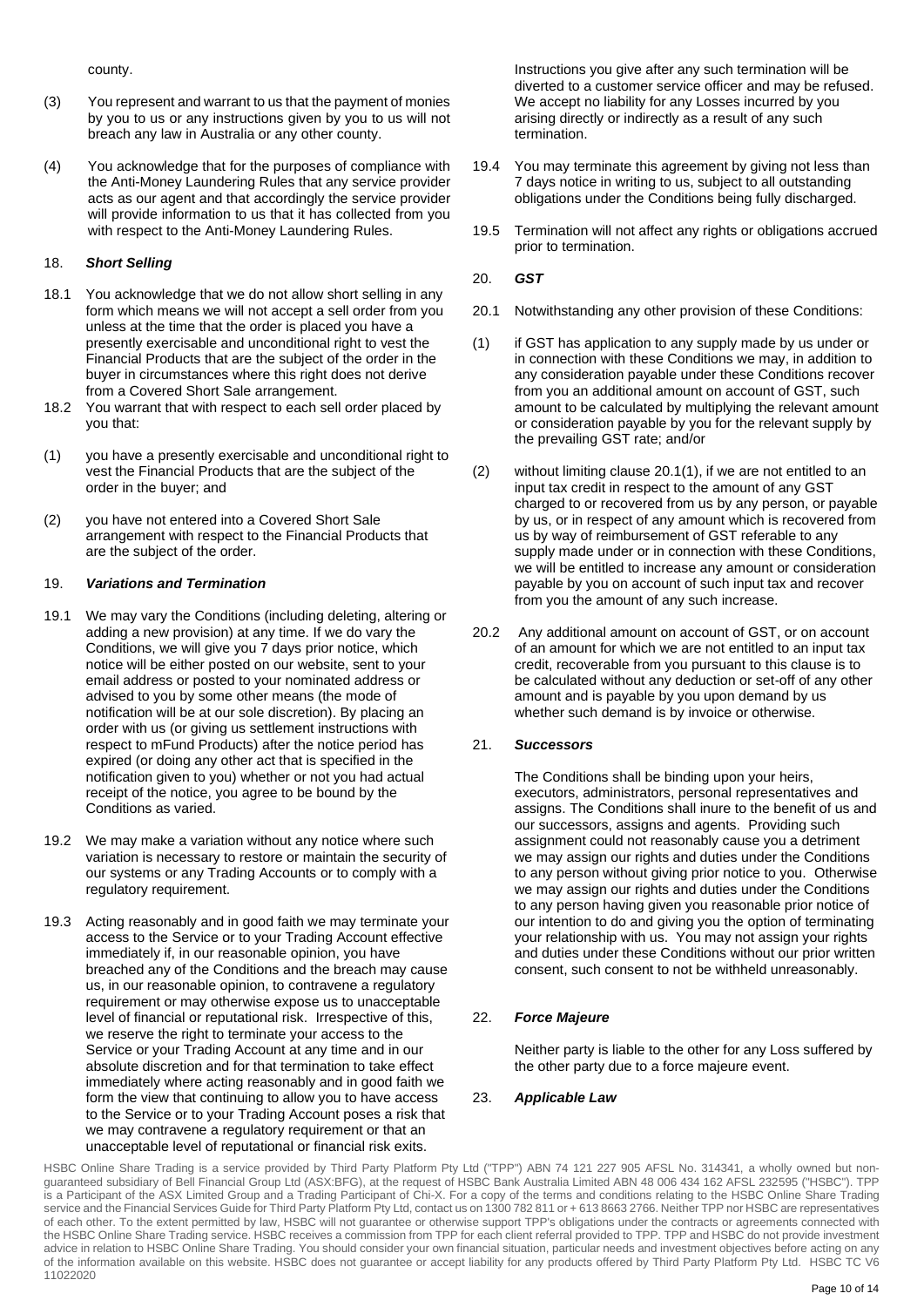These Conditions are subject to the laws of New South Wales and the parties agree to submit to the non-exclusive jurisdiction of the Courts of New South Wales

# 24. *Payments of dividends & Distributions*

- 24.1 You may request us to arrange for dividends or other payments that you are entitled to receive from the issuers of ASX traded financial products to be paid into your Linked Cash Account. mFund distributions will be reinvested.
- 24.2 You acknowledge that this facility may not be available with respect to all ASX traded financial products (or mFund Products) with respect to which you are the registered holder.
- 24.3 Where this facility is requested, you authorise us to pass information with respect to your Linked Cash Account to the issuers of financial products with respect to which you are the registered holder and/or their agents.
- 24.4 You acknowledge that where this facility is set up all payments that derive from each share registry that allows this facility to be put in place will be paid to your Linked Cash Account and that payments that had previously been made by a relevant share registry to other bank accounts controlled by you will no longer be made.

# 25. *Transactions not settled or secured by cash*

- 25.1 Where, at any time either before or after these terms and conditions take effect:
- (1) we enter into a Financial Products transaction on your behalf, which is not settled or secured by cash, but which is secured in our favor by the deposit of equity securities as collateral by you; or
- (2) we enter into a Financial Products transaction for and on the instructions of a third party, which is not settled or secured by cash, and you agree with the third party for your equity securities being used as collateral to secure to us the third parties' settlement of the Financial Products transaction.
- 25.2 You hereby charge in favour of us such collateral securities as security for the monies owing to us on the Financial Products transaction, and we may and are hereby so authorised by you to:
- (1) lodge such collateral equity securities with ASX Clear as collateral to secure the settlement of a Financial Products contract transacted by us for you or the third party, in which event any security interest of ASX Clear, with respect to such collateral equity securities, shall take priority over our charge until such equity securities are released by ASX Clear to us when the security interest of ASX Clear will cease;
- (2) refuse to comply with your instructions to withdraw such collateral equity securities and retain them up to a value of 120% of the amount of any outstanding settlement due to be made by you or the third party to us; and
- (3) on release of the aforementioned collateral equity securities by ASX Clear, as holder of a charge, sell such collateral equity securities and apply the proceeds of sale

in reduction of the outstanding settlement obligations of you or the third party to us. We shall have the right to hold a Deed of Charge pursuant to these terms and conditions over the collateral equity securities to secure the settlement of any outstanding payment that may be due by you or the third party to us.

### 26. *Securing settlement by a deed of charge over collateral equity securities*

Where at any time either before or after these trading terms and conditions take effect, we have accepted equity securities from you to be held as collateral to secure the settlement of a financial products transaction whether executed for you or for a third party which you have agreed to secure, we are entitled to request you to execute a Deed of Charge in favour of us and/or in favour of ASX Clear charging by way of security those equity securities, to secure all amounts owing or to become owing to us by you, or the third party in relation to the transaction to which the collateral relates, or in relation to any ASX Clear charge, those amounts and any amounts owing by us to ASX Clear on such transaction, on such terms as we stipulate, and you must execute such Deed or Deeds of Charge within 48 hours of the request to do so, failing which the you hereby appoint each of our directors severally as your duly appointed attorney to execute on your behalf such Deeds or Deeds of Charge, and to sign all further documents and do all things to cause them to be registered on the Personal Property Securities Register.

# 27. **Confidentiality agreement**

For the purposes of s275 of the Personal Property Securities Act 2009 you and us hereby agree that neither you or us will disclose information of the kind mentioned in subsection 275(1) of that Act.

HSBC Online Share Trading is a service provided by Third Party Platform Pty Ltd ("TPP") ABN 74 121 227 905 AFSL No. 314341, a wholly owned but nonguaranteed subsidiary of Bell Financial Group Ltd (ASX:BFG), at the request of HSBC Bank Australia Limited ABN 48 006 434 162 AFSL 232595 ("HSBC"). TPP is a Participant of the ASX Limited Group and a Trading Participant of Chi-X. For a copy of the terms and conditions relating to the HSBC Online Share Trading service and the Financial Services Guide for Third Party Platform Pty Ltd, contact us on 1300 782 811 or + 613 8663 2766. Neither TPP nor HSBC are representatives of each other. To the extent permitted by law, HSBC will not guarantee or otherwise support TPP's obligations under the contracts or agreements connected with the HSBC Online Share Trading service. HSBC receives a commission from TPP for each client referral provided to TPP. TPP and HSBC do not provide investment advice in relation to HSBC Online Share Trading. You should consider your own financial situation, particular needs and investment objectives before acting on any of the information available on this website. HSBC does not guarantee or accept liability for any products offered by Third Party Platform Pty Ltd. HSBC TC V6 11022020

.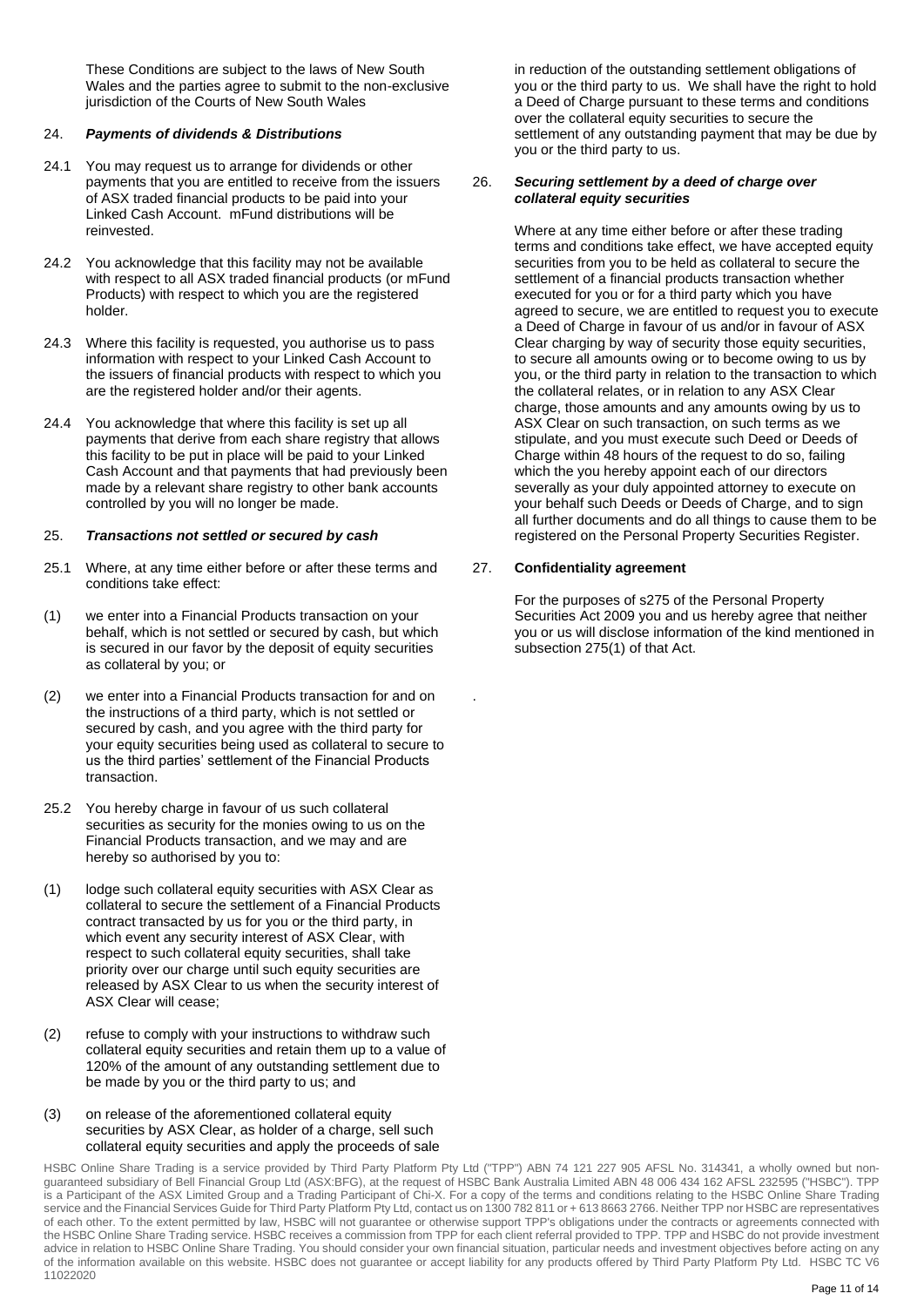# **CONDITIONAL ORDERING TERMS AND CONDITIONS**

# **Third Party Platform Pty Ltd (ABN 74 121 227 905) AFSL No. 314341 Participant of the ASX Group and Trading Participant of Chi-X**

This terms and conditions apply to your Financial Products Trading Account with Third Party Platform Pty Ltd ("TPP") in relation to the provision of the conditional ordering facility. These terms and conditions are between you and TPP and must be read together with the general terms and conditions that apply to your TPP Trading Account. These terms and conditions do not apply to mFund Products. Please read this document carefully and retain it for future reference.

In consideration of TPP accepting your deposit of funds, becoming your sponsoring broker in relation to Financial Products, accepting your instructions to trade Financial Products or accepting your Conditional Order you agree to be bound by these terms and conditions, as amended from time to time.

### 1. *Definitions and Interpretation*

- 1.1 Unless separately defined, words used in these terms and conditions have the same meaning as defined in the general terms and conditions that apply to your Trading Account.
- 1.2 In these terms and conditions:
- (1) **Conditions** means the terms and conditions included in these conditional ordering terms and conditions and the general terms and conditions that apply to a TPP Trading Account, as amended from time to time.
- (2) **Conditional Order** means an instruction to monitor a particular Financial Product in relation to a predefined list of Criteria such that where the Criteria is met an order in that Financial Product may be placed on the market.
- (3) **Corporate Action** means an action taken by a public company that has a direct effect on the holdings of its shareholders. The most common example of a corporate action is the payment of a dividend.
- (4) **Criteria** means a combination of data provided to TPP relating to a Financial Product, which may include the ASX code, price trigger type, start and finish times, minimum volumes, a quantity, Limit Price, volume and action to be taken with respect to that Financial Product.
- (5) **Trigger** means the Criteria specified by you when a Conditional Order instruction is given to TPP, which, when satisfied, will create a Triggered Order to be sent to TPP for vetting. If your Triggered Order passes TPP's vetting process, the order may be placed on the market.
- (6) **Triggered Order** means the order created as a result of the Criteria being met that is vetted by our systems before being placed into the market.
- 1.3 Unless the context requires otherwise, words defined in the Corporations Act, ASIC Rules, ASX Rules, ASX Clear Rules, ASX Settlement Rules or any Other Exchange rules, have the same meaning in these Conditions.

### 2*. General*

- 2.1 We may offer you the conditional ordering facility via the Service. In agreeing to these Conditions you acknowledge that you:
- (a) have read and understood all the information available via the Service relating to conditional ordering and the order entry system;
- (b) understand the effect of and risks involved in with placing Conditional Orders and acknowledge that a Conditional Order may not become a Triggered Order in some situations;
- (c) have read and understood the TPP Financial Services Guide prior to making any decision to place a Conditional Order;
- (d) will not place a Conditional Order for the purpose of damaging the integrity of the market, manipulating the price and/or market for a Financial Product, market rigging, insider trading or for a purpose that otherwise, in any way, interferes with the conduct of an orderly market; and
- (e) are aware that using Conditional Orders may involve different types of risk to the risks that are otherwise involved in trading in Financial Products. You are also aware that prices of Financial products may change between the time a Conditional Order becomes a Triggered Order and the time that order is placed in the market.
- 2.2 All Conditional Orders placed via the Service are subject to the general terms and conditions that apply to your Trading Account.
- 3. *Access*
- 3.1 Conditional Orders may be placed via the Service.
- 3.2 Conditional Orders that become a Triggered Order during the ASX market closing phase will, subject to being vetted by our systems, be executed on the next trading day.
- 3.3 You may amend or cancel an open Conditional Order via the Service. If the Conditional Order has become a Triggered Order, you can amend the order via the Service prior to it being executed but you acknowledge that a Triggered Order may be executed very shortly after it becomes a Triggered Order.
- 3.4 A Conditional Order, if accepted by us, is valid for the period as specified when placed via our Service. Unless you specify another expiry type or date, the resulting Triggered Order will by default be a "good until cancelled" order type, until cancelled by you or purged as described in these Conditions.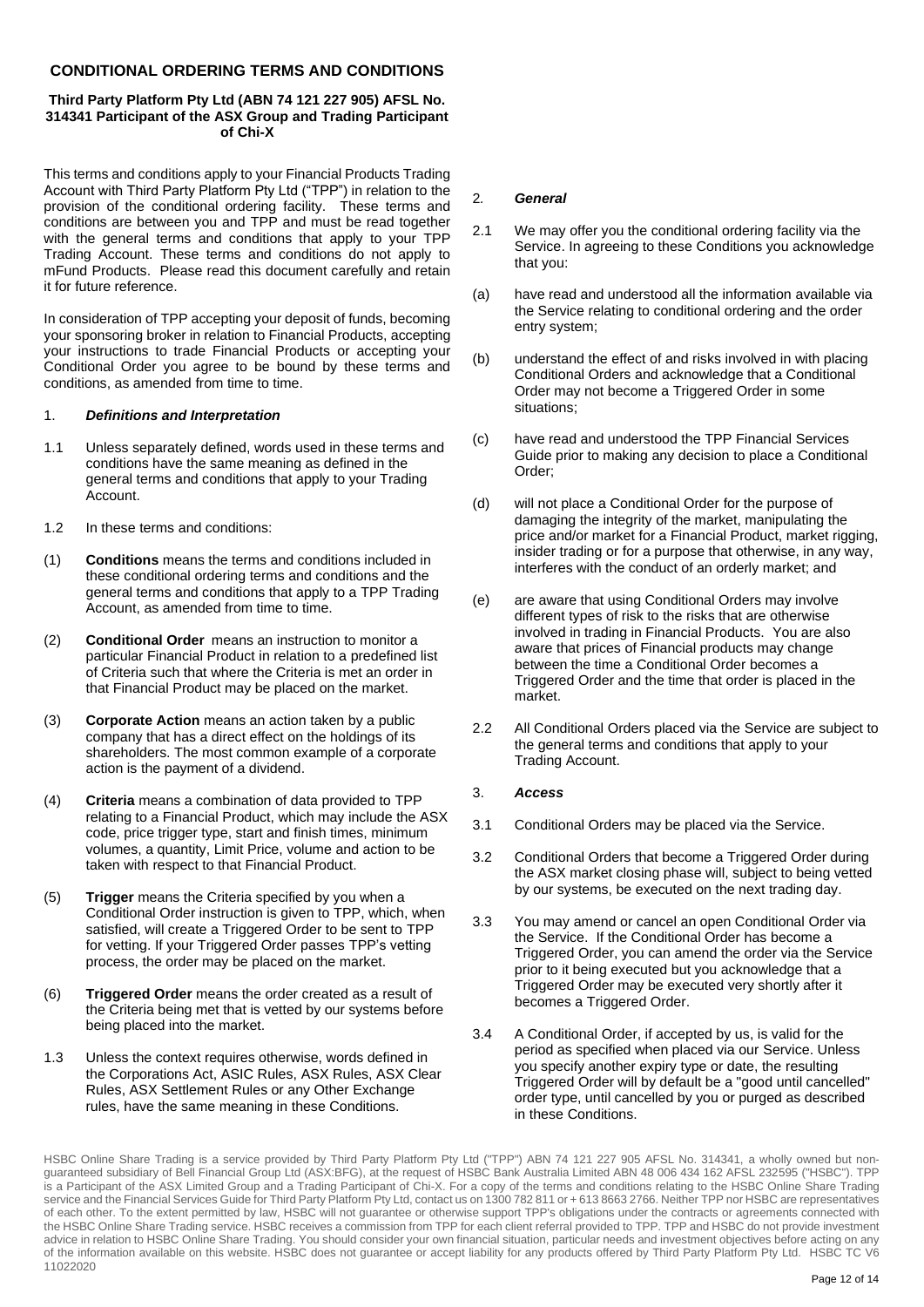its level of reputational or financial risk, TPP may at any time refuse to accept a Conditional Order.

- 3.5 Where the price entered for a Conditional Order instruction is equal to the last traded price of that Financial Product, another trade at the same price is required before the Conditional Order will become a Triggered Order.
- 3.6 All Conditional Orders must nominate a Limit Price. We will not accept an "at market" order type as a Limit Price.
- 3.7 Acting reasonably and in good faith we may impose limits on the number of open Conditional Orders you may have in any one Financial Product at any time.
- 3.8 Where we receive multiple Conditional Orders from you or different clients, each with the same or similar Trigger, and these orders become Triggered Orders simultaneously, the Triggered Orders will be placed into the market as expeditiously as possible, but this may not necessarily occur in the same order as order in which the Conditional Orders were placed.
- 3.9 We may accept your Conditional Order instruction with or without you having Cleared Funds or with or without you having sufficient holdings sponsored by us in the Financial Product concerned, but we may reject your Triggered Order if there are insufficient Cleared Funds or if the Financial Products to be sold are not Participant Sponsored by us or for any other reason permitted under these Conditions including the general terms and conditions that apply to Your Trading Account.
- 3.10 The fact that a Conditional Order has become a Triggered Order does not guarantee your order will be executed or that it will be executed at the price available at the time that the Conditional Order became a Triggered Order. If the Triggered Order is not fully executed you are responsible for monitoring the outstanding order and placing further instructions to amend or cancel that order as you see fit.
- 3.11 Where a Conditional Order becomes a Triggered Order and passes our vetting process we will endeavour to place the Triggered Order into the market as soon as reasonably practicable. You acknowledge that if your Triggered Order was created at or near the ASX market close your order might be queued in an order book for placement onto the ASX Market the next trading day.
- 3.12 You acknowledge that certain Triggered Orders may be subject to manual review and entry by our Designated Trading Representatives, which may result in those orders not being processed or cause delays in the processing of those orders. Provided that it has acted reasonably and in good faith, TPP is not liable for any delays in placing your order or for your order not being placed at all.
- 3.13 A Conditional Order may be cancelled or purged by TPP when the ASX code with respect to the relevant Financial Product is altered or a Corporate Action is to occur with respect to the Financial Product.
- 3.14 Acting reasonably and in good faith and in relation to ongoing compliance by TPP with regulatory requirements or for any other valid reason including the management of
- 3.15 Acting reasonably and in good faith and in relation to ongoing compliance by TPP with regulatory requirements or for any other valid reason, TPP may at any time and cancel or purge any Conditional Order or Triggered Order without providing any reason for doing so.
- 3.16 In the event of a system malfunction we may purge your Conditional Order. You are responsible for re-submitting any orders that may have been purged or cancelled. If we do purge your Conditional Order we will use reasonable endeavours to notify you by an SMS or email message alert of this fact within a reasonable time.
- 3.17 In the event that the Service is unavailable, TPP reserves the right to refuse to accept Conditional Orders and to cancel any Conditional Orders that have been received, without prior notice.
- 3.18 You acknowledge that you are required to monitor the status of your Conditional Order and if you consider necessary, re-submit any orders that have been purged or cancelled.

# 4. *Restrictions of Access*

- 4.1 You acknowledge that TPP is required to comply with the Corporations Act, ASX Rules, ASX Rules, ASX Clear Rules, ASX Settlement Rules, the Anti-Money Laundering Rules and any other applicable laws, which may require TPP to suspend, limit or prohibit access to the conditional ordering facility.
- 4.2 Acting reasonably and in good faith and relation to ongoing compliance by TPP with regulatory requirements or for some other valid reason including the management of its level of reputational or financial risk, TPP may suspend, limit or prohibit access to the conditional ordering facility without prior notice.
- 4.3 Acting reasonably and in good faith and relation to ongoing compliance by TPP with regulatory requirements or for some other valid reason including the management of its level of reputational or financial risk TPP may suspend, limit or prohibit access to the conditional ordering facility for particular Financial Products without prior notice.

# 5. *Notification of Alerts*

- 5.1 If you are eligible to receive message alerts and request that we provide you with alerts in relation to Conditional Orders, you must provide us with a valid email address or mobile telephone number.
- 5.2 We do not guarantee the performance of any email, phone or alternate service provider. You acknowledge that your receipt of messages (including SMS messages and emails) is dependent on other service providers not controlled by or associated with us, including and without limitation, your chosen internet service provider or mobile telephone service provider and our SMS and email providers. You acknowledge and agree that TPP is not liable to you for any Loss suffered by you as a result of you not receiving a message.